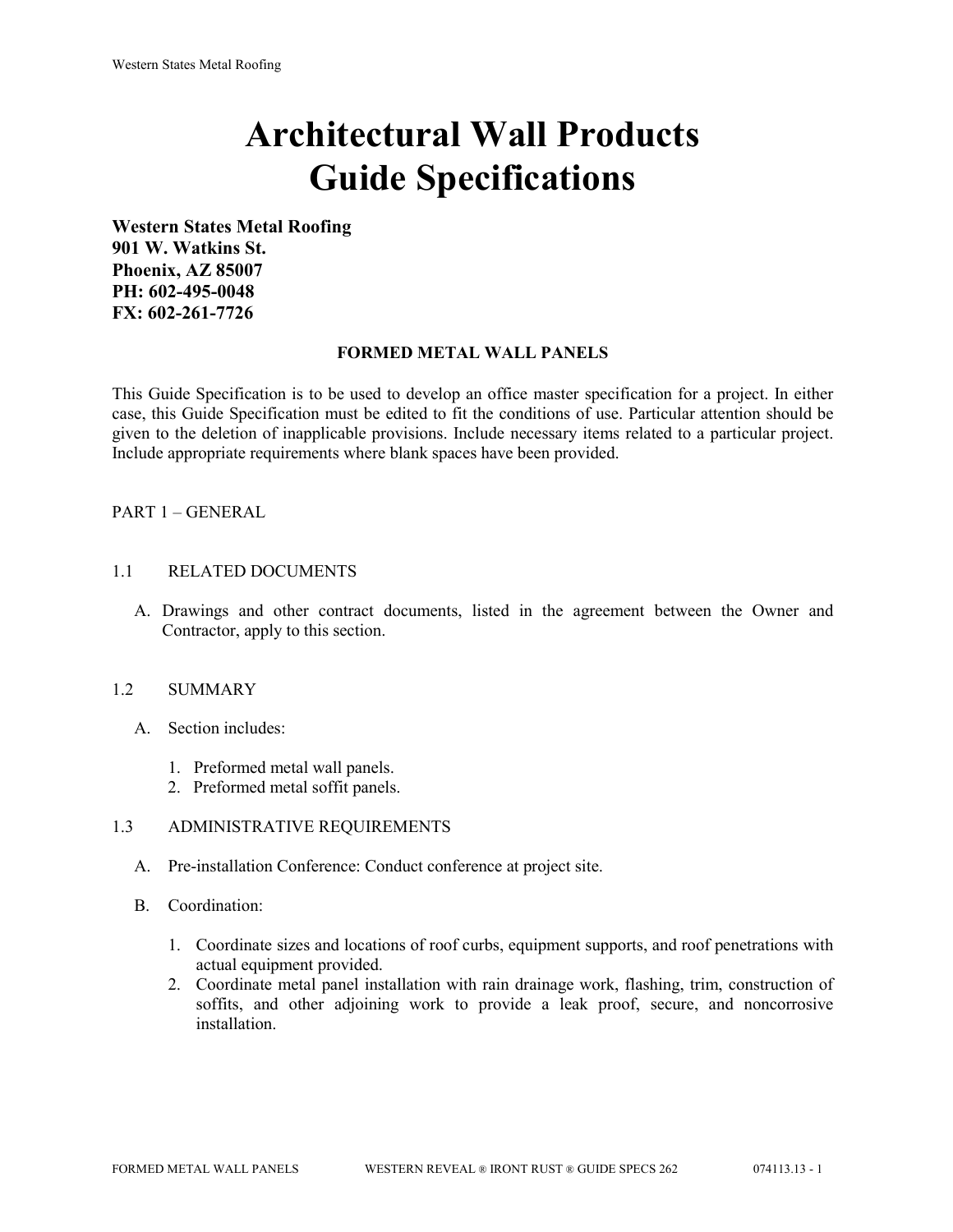# 1.4 SUBMITTALS

- A. Product Data:
	- 1. Include construction details, material descriptions, dimensions of individual components and profiles and finishes for each type of panel and accessory.
- B. Shop Drawings:
	- 1. Include fabrication and installation layouts of metal panels; details of edge conditions, joints, panel profiles, corners, anchorages, attachment system, trim, flashings, closures, accessories and special details.
	- 2. Accessories: Include details of the flashing, trim, and anchorage systems, at a scale of not less than 1-1/2 inches per 12 inches.
- C. Samples:
	- 1. Metal Panels: 12 inches long by actual panel width. Include fasteners, closures, and other metal panel accessories.
- D. Qualification Data: For Installer.
- E. Product Test Reports: For each product, for tests performed by a qualified testing agency.
- F. Filed quality control reports.
- G. Sample Warranties: For special warranties.
- 1.5 QUALITY ASSURANCE
	- A. Installer Qualifications: An entity that employs installers and supervisors who have a minimum of 3 years' experience in the installation of metal roof / wall panels.
	- B. Mockups: Build mockup; to verify selections made under sample submittals and to demonstrate aesthetic effects and set quality standards for fabrication and installation.
- 1.6 DELIVERY, STORAGE AND HANDLING
	- A. Deliver components, metal panels and other manufactured items so as not to be damaged or deformed. Package metal panels for protection during transportation and handling.
	- B. Store metal panels in a manner to prevent bending, warping, twisting and surface damage.
	- C. Stack metal panels horizontally on platforms or pallets, covered with suitable weather tight and ventilated covering. Store metal panels to ensure dryness with positive slope for drainage of water. Do not store metal panels in contact with other materials that might cause staining, denting or other surface damage.
	- D. Retain strippable protective covering on metal panels during installation.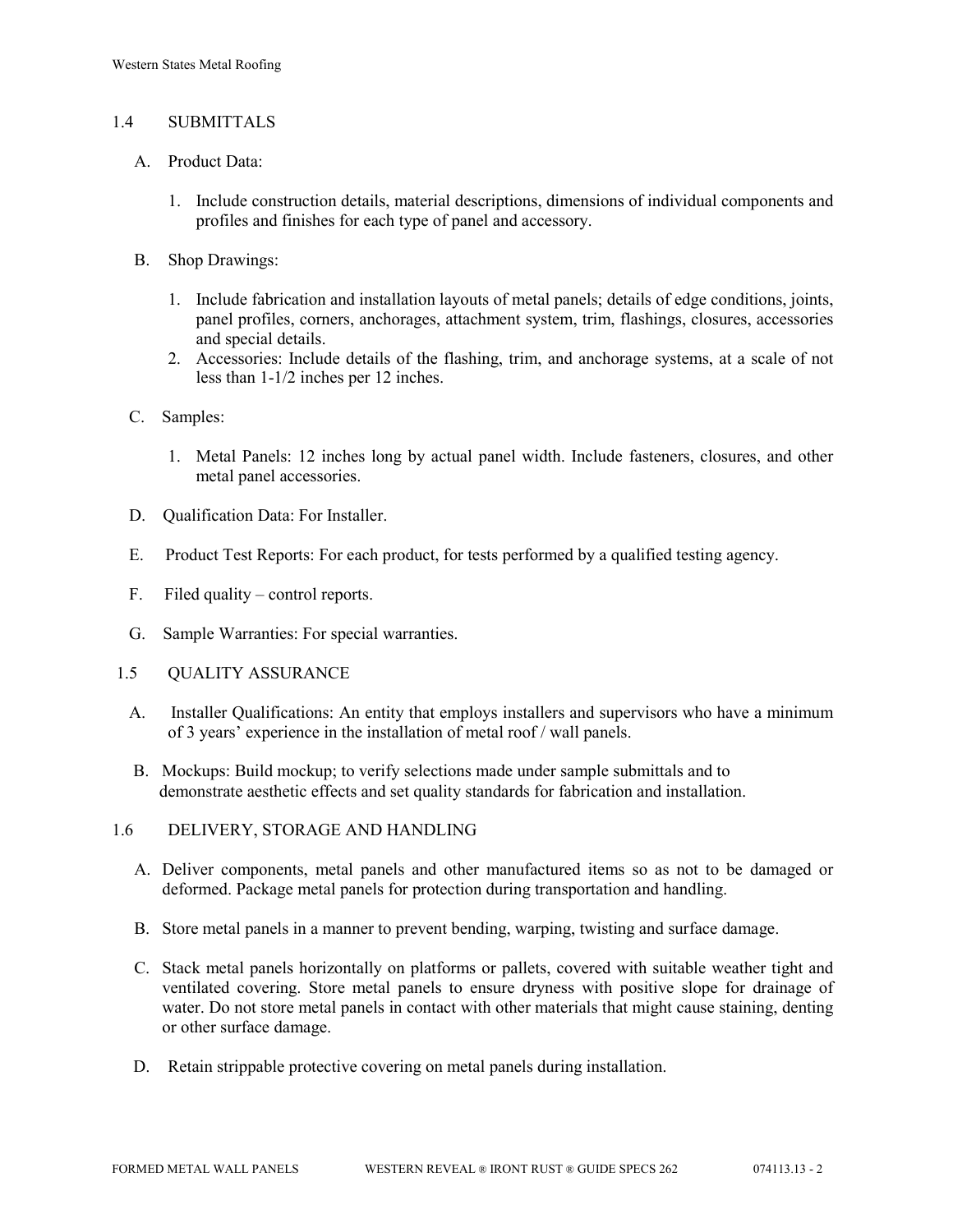## 1.7 FIELD CONDITIONS

A. Weather Limitations: Proceed with installation only when existing and forecasted weather conditions permit assembly of metal panels to be performed according to manufacturers' written instructions and warranty requirements.

# 1.8 WARRANTY

- A. MANUFACTURER'S PRODUCT WARRANTY
	- 1. Manufacturer's standard coating performance warranty, as available for specified installation and environmental conditions. (Contact a WSMR Representative to determine actual warranty criteria)

## B. CONTRACTORS WARRANTY

1. Warrant panels, flashings, sealants, fasteners, and accessories against defective materials and/ or workmanship, to remain watertight and weatherproof with normal usage for two (2) years following Project Substantial Completion date.

## PART 2 – PRODUCTS

## 2.1 MANUFACTURER

 A. Western States Decking, Inc., DBA - Western States Metal Roofing, 901 W. Watkins St., Phoenix, AZ 85007; Ph: (877) 787-5467, Fax: (602) 261-7726.

Email: [sales@paintedrustedroofing.com](mailto:sales@paintedrustedroofing.com) Website: [www.paintedrustedroofing.com](http://www.paintedrustedroofing.com/)

B. Substitutions: In accordance with contract documents.

#### 2.2 METAL WALL PANELS

- A. Flush- Profile: Formed with vertical panel edges and a flat pan between panel edges; with flush or reveal joint between panels.
	- 1. Panel Designation: Western Reveal ® Panel 2. ASTM A653 Galvanized G-90 Minimum
		- - a. Nominal Thickness: [26 gauge]
			- b. Exterior Finish Available In: Cool Tech ® SMP (Siliconized Modified Polyester)
				- i. Iron Rust ®
	- 3. Grade of Steel:
		- a. 26 Gauge Grade 80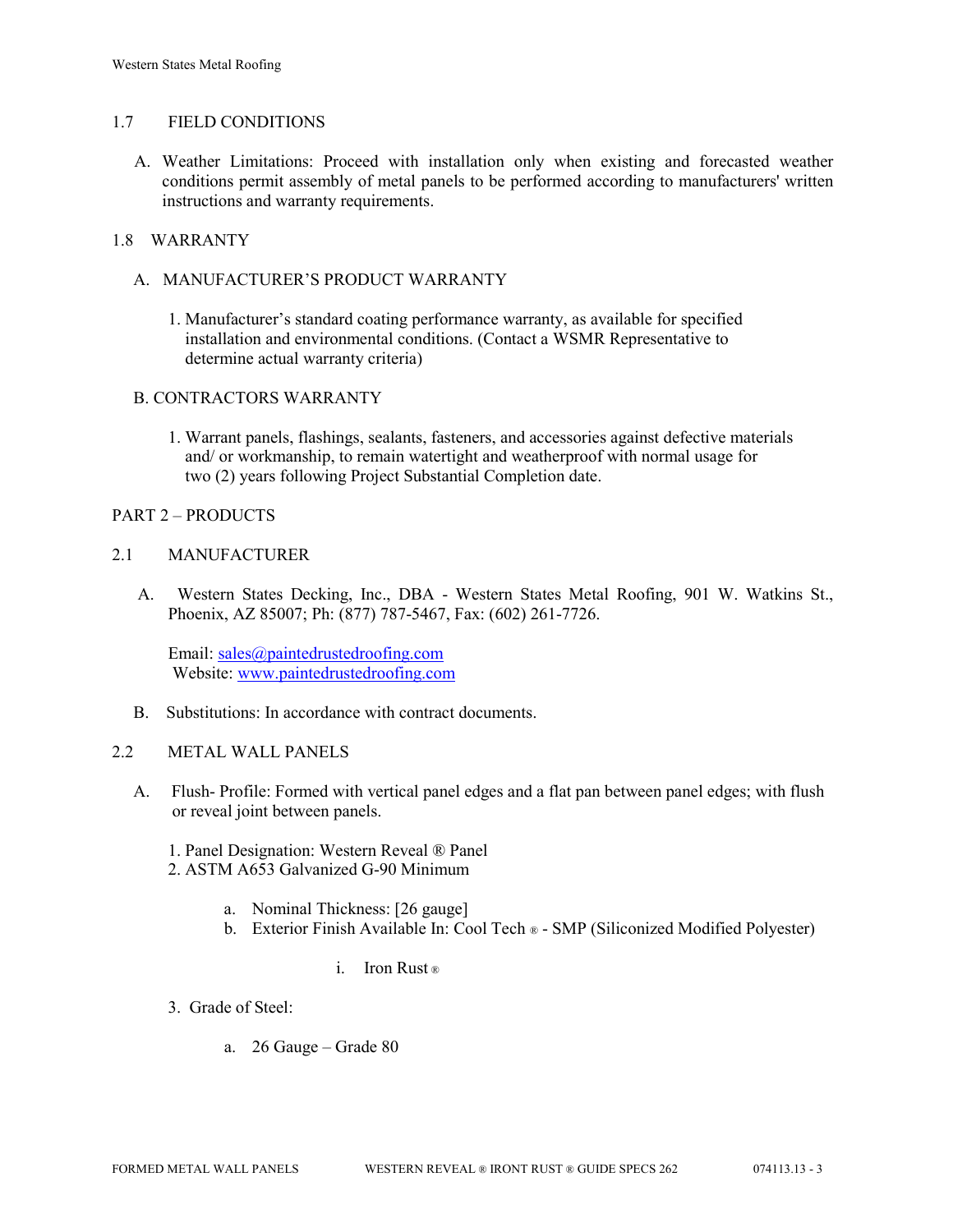4. Panel Width: [**12 inches**] [**14 inches**] [**16 inches**] [**18 inches**]

a. Custom widths can be ordered up to 24 inches

- 5. Panel Height: Nominal 1.5 inch
- 6. Reveal: [NR = No Reveal]  $[1.0 = 1$ " Reveal]  $[2.0 = 2$ " Reveal]  $[3.0 = 3$ " Reveal]

# 2.3 ACCESSORIES

- A. Self-Adhering, High- Temperature Underlayment: Provide self-adhering, cold applied, sheet underlayment, a minimum of 30 mils thick, specifically designed to withstand high metal temperatures beneath metal roofing. Provide primer when recommended by underlayment manufacturer.
	- 1. Thermal Stability: Stable after testing at 220 deg F; ASTM D 1970.
	- 2. Low- Temperature Flexibility: Passes after testing at minus 20 deg F; ASTM D 1970.
- B. Miscellaneous Metal Sub framing and Furring: ASTM C 645; cold formed, metallic- coated steel sheet, ASTM A 653/ A 653M, G90 coating designation or ASTM A 792/ A 792M, Class AZ55 aluminum- zinc alloy coating designation unless otherwise indicated. Provide manufacture's standard sections as required for support and alignment of metal panel system.
- C. Panel accessories: Provide components required for a complete, weather tight panel system including trim, clips, flashings, sealants, gaskets, fillers, closure strips, and similar items. Match material and finish of metal panels unless otherwise indicated.
	- 1. Closures: Provide closures at eaves and ridges, fabricated of same metal as metal panels.
	- 2. Backing Plates; Provide metal backing plates at panel end splices, fabricated from material recommended by manufacturer.
	- 3. Closure Strips: Closed-cell, expanded, cellular, rubber or cross linked, polyolefin-foam or closed-cell laminated polyethylene; minimum I -inch-thick, flexible closure strips; cut or pre-molded to match metal panel profile. Provide closure strips where indicated or necessary to ensure weather tight construction.
- D. Flashing and Trim: Provide flashing and trim formed from same material as metal panels as required to seal against weather and to provide finished appearance. Finish flashing and trim with same finish systems adjacent metal panels.
- E. Panel Fasteners: Self-tapping screws designed to withstand design loads. Provide EPDM or PVC sealing washers for exposed fasteners.
- F. Panel Sealants: Provide sealant type recommended by manufacturers that are compatible with panel materials, are non-staining and do not damage panel finish.
- G. Metal Protection: When dissimilar metals contact each other or corrosive substrates, protect against galvanic.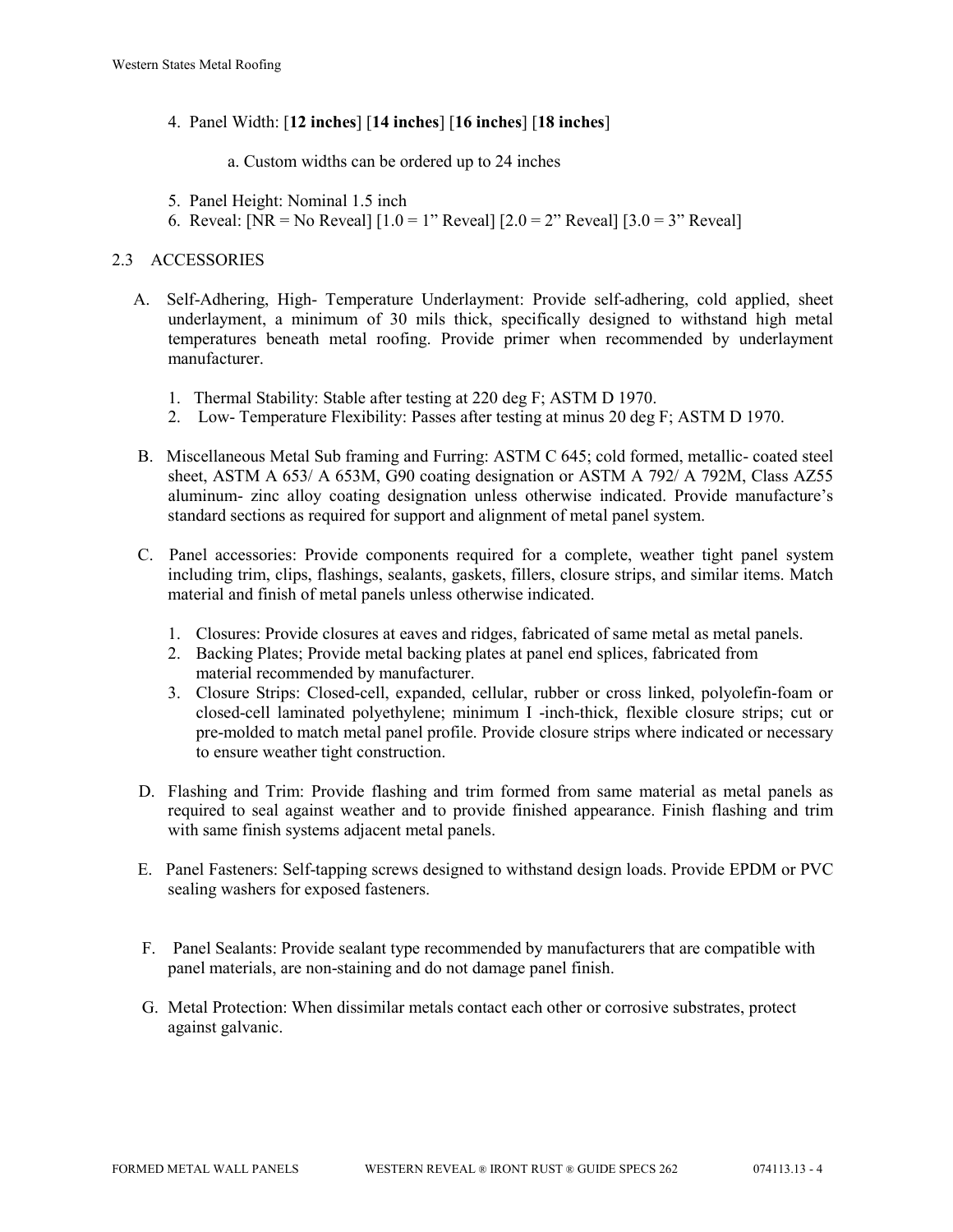# 2.4 FABRICATION

- A. General: Fabricate and finish metal panels and accessories at the factory, by manufacturer's standard procedures and processes, as necessary to fulfill indicated performance requirements demonstrated by laboratory testing. Comply with indicated profiles and with dimensional and structural requirements.
- B. Provide panel profile, including major ribs and intermediate stiffening ribs, if any, for full length of panel.
- C. Sheet Metal Flashing and Trim: Fabricate flashing and trim to comply with manufacturer's recommendations and recommendation in SMACNA's "Architectural Sheet Metal Manual" that apply to design, dimensions, metal, and other characteristics of item indicated.

## 2.5 FINISHES

- A. Protect mechanical and painted finishes on exposed surfaces from damage by applying a strippable, temporary protective covering before shipping.
- B. Appearance of Finished Work: Variations in appearance of abutting or adjacent pieces are acceptable if they are within one- half of the range of approved Samples. Noticeable variations in same piece are unacceptable. Variations in appearance of other components are acceptable if they are within the range of approved Samples and are assembled or installed to minimize contrast.
- C. Steel Panels Finish:
	- 1. Exterior Finish: Western States Metal Roofing, Iron Rust ®, SMP Paint System, consisting of  $0.15 - 0.30$  mil primer with  $0.70 - 0.90$  base coat and a  $0.10 - 0.50$  mil print coat. Dry film thickness per ASTM D1400.
	- 2. Interior Finish: Standard Polyester backer finish consisting of 0.15 0.25 mil primer coat and a  $0.30 - 0.40$  backer coat with a minimum total dry film thickness of  $0.45 - 0.65$  mil.

# PART 3- EXECUTION

#### 3.1 EXAMINATION

- A. Examine substrates, area, and conditions, with installer present, for compliance with requirements for installation tolerances, metal panel supports, and other conditions affecting performance of the work.
	- 1. Examine wall framing to verify that girths, angles, channels, studs, and other structural panel support members and anchorage have been installed within alignment tolerance required by metal wall panel manufacturer.
	- 2. Examine solid roof sheathing to verify that sheathing joints are supported by framing or blocking and that installation is within flatness tolerances required by metal roof panel manufacture.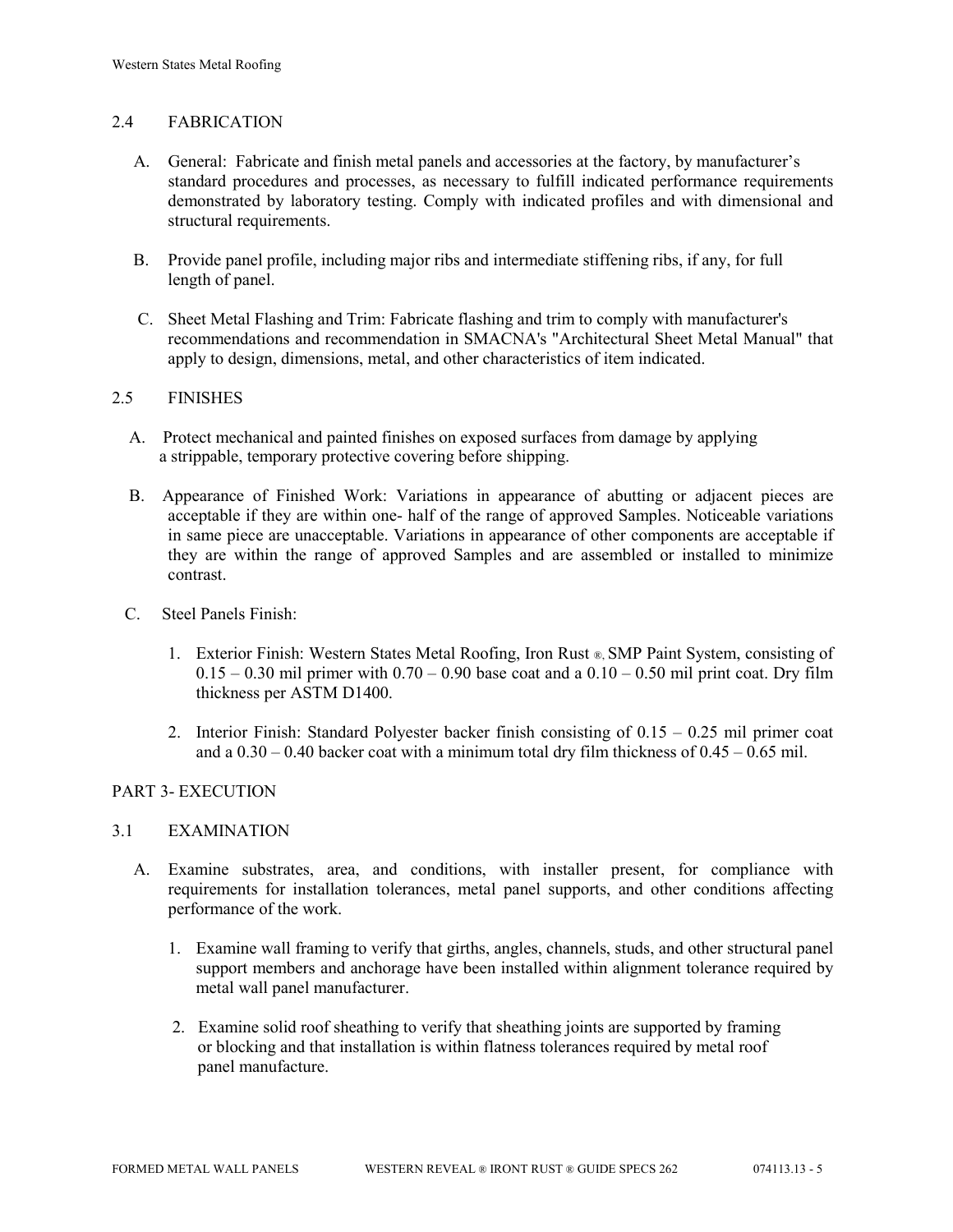- a. Verify that air or water-resistive barriers have been installed over sheathing or backing substrate to prevent air infiltration or water penetration.
- B. Examine roughing-in for components and systems penetrating metal panels to verify actual locations of penetrations relative to seam locations of metal panels before installation.
- C. Proceed with installation only after unsatisfactory conditions have been corrected.

# 3.2 PREPARATION

 A. Miscellaneous Supports; Install sub framing, furring and other miscellaneous panel support members and anchorage according to ASTM C 754 and metal panel manufacturer's written recommendations.

# 3.3 UNDERLAYMENT INSTALLATION

- A. Self- Adhering Sheet Underlayment: Apply primer if required by manufacturer. Comply with temperature restrictions of underlayment manufacturer for installation. Apply at locations indicated on Drawings, wrinkle free, in shingle fashion to shed water, and with end laps of not less than 6 inches staggered 24 inches between courses. Overlap side edges not less than 3- ½ inches. Roll laps with roller. Cover underlayment within 14 days.
- B. Felt Underlayment: Apply at locations indicated [below] [on drawings], in shingle fashion to shed water. And with lapped joints of not less than 2 inches.
	- 1. Apply over the entire roof surface.
	- 2. Apply on roof not covered by self- adhering sheet underlayment. Lap over edges of self adhering sheet underlayment not less than 3 inches, in shingle fashion to shed water.
- C. Slip Sheet: Apply slip sheet over underlayment before installing metal roof panels.
- D. Flashings: Install flashings to cover underlayment to comply with requirements specified in Section 076200 "Sheet Metal Flashing and Trim."

# 3.4 METAL PANEL INSTALLATION

- A. General: Install metal panels according to manufacturer's written instructions in orientation, sizes, and locations indicated. Install panels perpendicular to supports unless otherwise indicated. Anchor metal panels and other components of the work securely in place, with provisions for thermal and structural movement.
	- 1. Shim or otherwise plumb substrates receiving metal panels.
	- 2. Flash and seal metal panels at perimeter of all openings. Fasten with self-tapping screws. do not begin installation until air or water- resistive barriers and flashings that are concealed by metal panels are installed.
	- 3. Install screw fasteners in predrilled holes.
	- 4. Locate and space fastenings in uniform vertical and horizontal alignment.
	- 5. Install flashing and trim as metal panel work proceeds.
	- 6. Locate panel splices over, but not attached to, structural supports. Stagger panel splices and end laps to avoid a four – panel lap splice condition.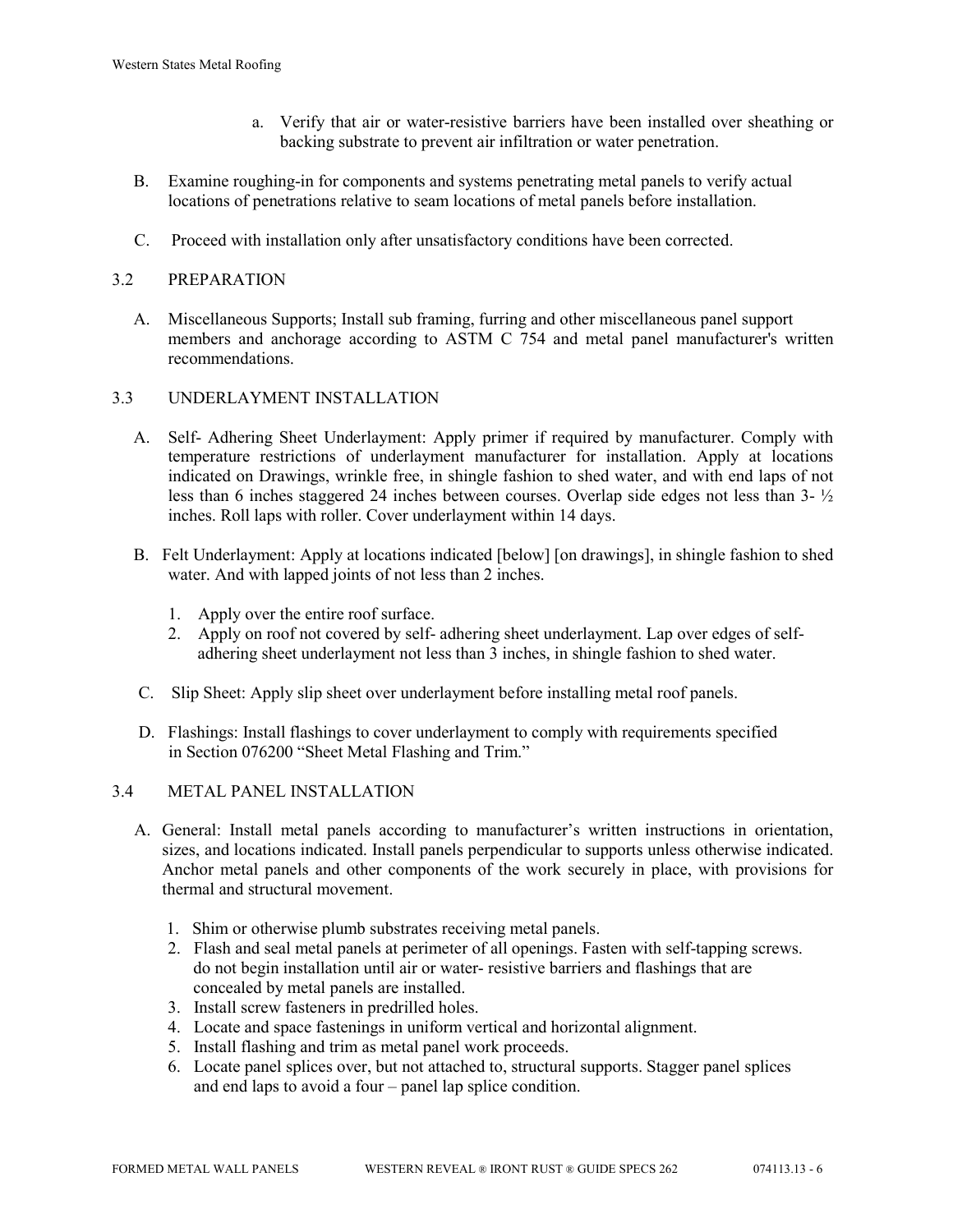- 7. Align bottoms of metal panels and fasten with blind rivets, bolts, or self- tapping screws. Fasten flashings and trim around openings and similar elements with self-tapping screws.
- 8. Provide weather tight escutcheons for pipe—and conduit- penetrating panels.
- B. Fasteners:
	- 1. Steel Panels: Use galvanized steel fasteners.
- C. Metal Protection: When dissimilar metals contact each other or corrosive substrates, protect against galvanic action.
- D. Lap-Seam Metal Panels: Fasten metal panels to supports with fasteners at each lapped joint at location and spacing recommended by manufacturer.
	- 1. Lap ribbed or fluted sheets one full rib. Apply panels and associated items true to line for neat and weather tight enclosure.
	- 2. Provide metal backed washers under heads of exposed fasteners bearing on weather side of metal panels.
	- 3. Locate and space exposed fasteners in uniform vertical and horizontal alignment. Use proper tools to obtain controlled uniform compression for positive seal without rupture of washer.
	- 4. Install screw fasteners with power tools having controlled torque adjusted to compress Washer tightly without damage to washer, screw threads or panels. Install screws in predrilled holes.
	- 5. Flash and seal pans with weather closures at perimeter of all openings.
- E. Accessory Installation: install accessories with positive anchorage to building and weather tight Mounting, and provide for thermal expansion. Coordinate installation with flashings and other components.
	- 1. Install components, required for a complete metal panel system including trim, copings, corners, seam covers, flashings, sealants, gaskets, fillers, closure strips and similar items. Provide types indicated by metal wall panel manufacturer; or, if not indicated, provide types recommended by metal panel manufacturer.
- F. Flashing and Trim: Comply with performance requirements manufacturer's written installation instructions, and SMACNA's "Architectural Sheet Metal Manual." Provide concealed fasteners where possible, and set units true to line and level. Install work with laps, joints and seams that are permanently watertight.
	- 1. Install exposed flashing and trim that is without buckling and tool marks, and that is true to line and levels indicated, with exposed edges folded back to form hems. Install sheet metal flashing and trim to fit substrates and achieve waterproof performance.
	- 2. Expansion Provisions: Provide for thermal expansion of exposed flashing and trim. Space movement joint at a maximum of 10 feet with no joints allowed within 24 inches of corner or intersection. Where lapped expansion provisions cannot be used or would not be sufficiently waterproof, form expansion joints of intermeshing hooked flanges, not less than 1 inch deep, filled with mastic sealant (concealed within joints).